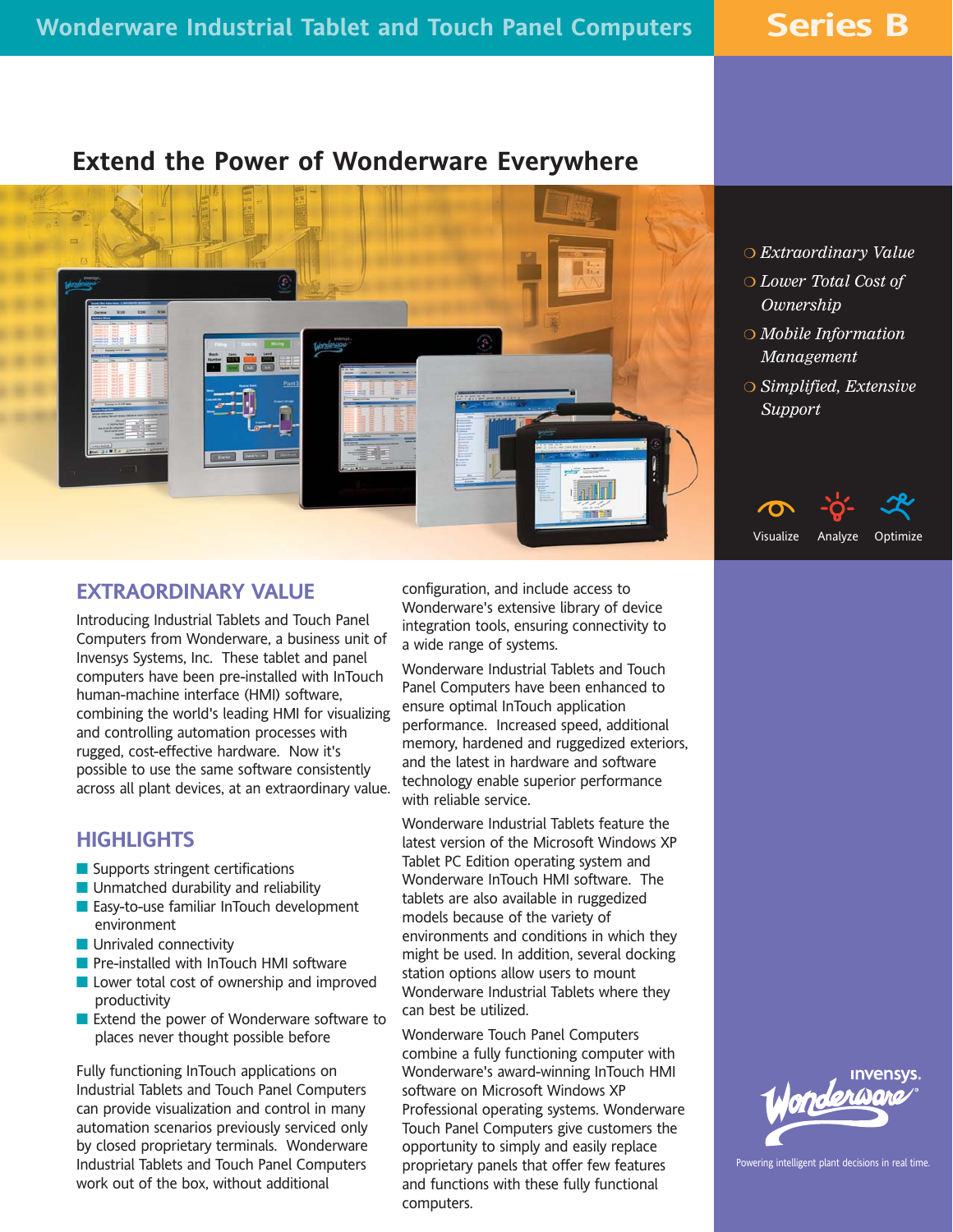#### **Lower Total Cost of Ownership**

It makes perfect business sense to expand the use of InTouch software everywhere throughout an organization by utilizing Wonderware's new Industrial Tablets and Touch Panel Computers. Engineers and operators already familiar with the InTouch HMI do not require further training and first-time customers will find the software exceptionally easy to use.

In addition, Wonderware Industrial Tablets and Touch Panel Computers can successfully access existing InTouch software applications without engineering modifications. The absence of re-engineering retains a company's initial engineering investment while enabling the company to standardize on one HMI platform throughout a plant. IT departments will also be able to reduce the amount of time they spend on software administration and management.

Wonderware's Industrial Tablets and Touch Panel Computers with InTouch software give the power and freedom of an open and fully functional PC-based HMI where once economics dictated closed, functionally weak, proprietary hardware platforms. Proprietary, stand-alone hardware terminals can now be replaced with networked PC-based HMI applications that fully participate in supervisory control and plant intelligence applications.

Wonderware Industrial Tablets and Touch Panel Computers reduce costs associated with:

- **Application Development**
- **Hardware**
- Software Integration
- **Operator Training**
- Software Administration and Management
- **Maintenance**

By standardizing on Wonderware throughout an organization, customers can improve production efficiency and decrease costs.

## **WONDERWARE INDUSTRIAL TABLETS**

### **Mobile Information Management**

The InTouch HMI software within Wonderware's Industrial Tablets facilitates mobile information management. Now, with the Wonderware Industrial Tablet, engineers and operators can rise from their operator stations and computer desks to perform activities throughout the plant, while maintaining supervisory control of plant processes.



*Wonderware Industrial Tablet*

Wonderware Industrial Tablets:

- **Empower Users**
- **Increase Productivity**
- Give Users Mobile Visualization and Control
- Save Time

Ideal situations for Tablet PC:

- **Facilitate Mobile Troubleshooting**
- **Emergency "Grab-and-Go" Situations**
- **N** Wireless Diagnostics and Maintenance
- Start Up On-Site without Opening Cabinets or Connecting Cables
- Give Plant Employees the Freedom to Move about the Plant

Wonderware Industrial Tablets can be used in wide-ranging applications such as mobile data collection, plant troubleshooting and diagnostics, mobile HMI, and mobile communication stations. They are ideal for emergency situations in which plant employees have no time to worry about fragile laptops or connecting multiple cables and similar emergency "grab-and-go" situations. The uses for Wonderware Industrial Tablets are as varied as the industries that Wonderware serves. In addition, ruggedized tablets offer the assurance of quality and dependability in harsh industrial environments.

#### **Hardware Specifications**

- **Rugged enough to handle shock, vibration,** weather, dirt, humidity, liquid spills and damaging chemicals
- $\blacksquare$  Dual hot-swappable battery
- Drop-tested for rough and mobile applications
- Built according to MIL-STD 810F & IP67 ratings
- **Available in various docking station styles**
- 802.11 Wireless technology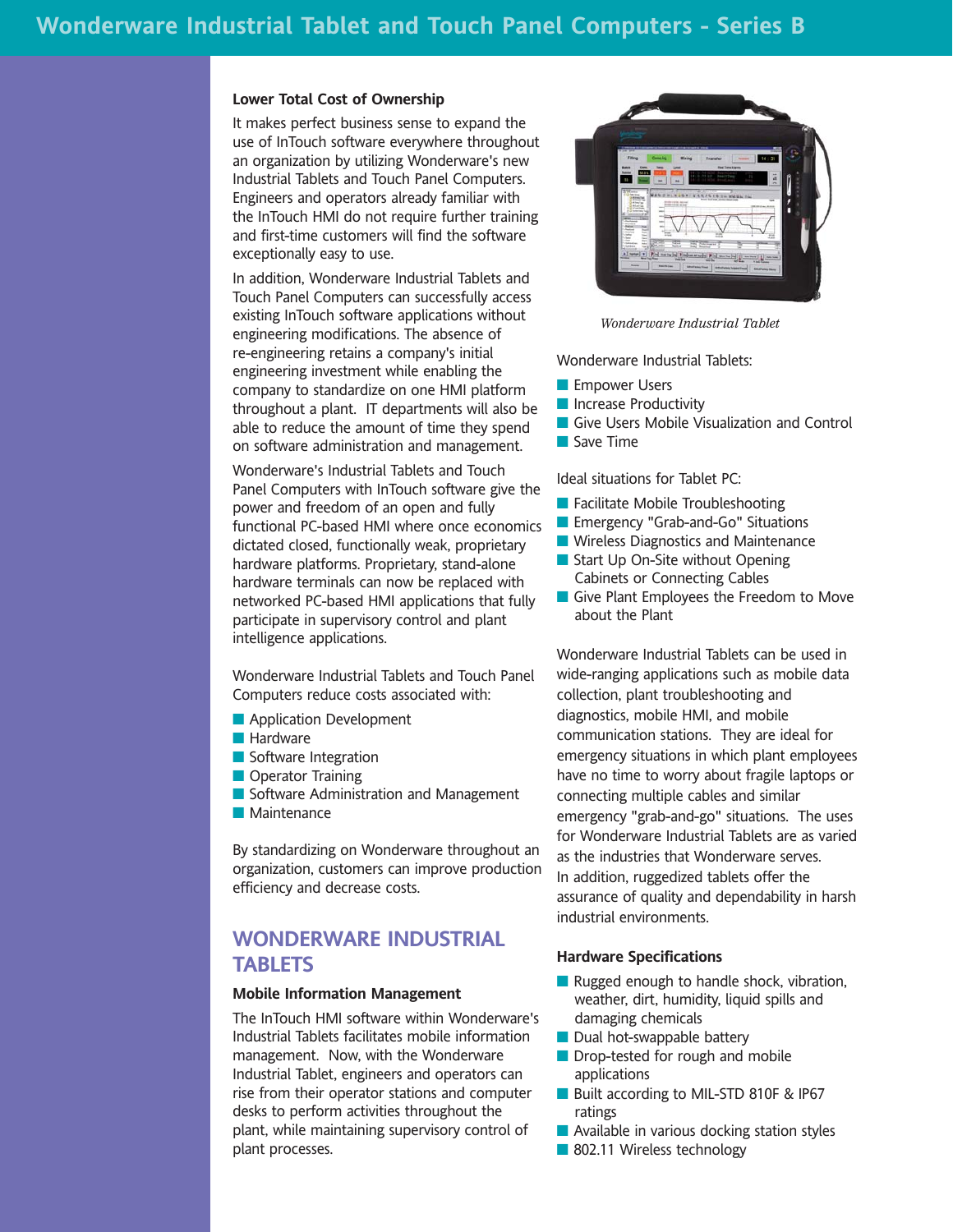The Wonderware Industrial Tablet is a lightweight, rugged tablet that has been designed and tested to MIL-STD-810F. It is fully sealed, water and dust-proof, and ideal for industrial environments.

It comes with a weatherproof carrying case and offers faster speeds, longer battery life and lower power requirements than standard tablets available on the market today. It also utilizes advanced display technology, which allows users to optimize the display for outdoor or indoor use.



*Industrial Tablet with Various Docking Stations*

The Wonderware Industrial Tablet is ideally suited for the toughest applications and the most extreme environments. Durable and reliable, the Industrial Tablet pre-integrated with Wonderware's industry-leading InTouch HMI software is an unbeatable combination.

### **Tablet PC Features**

- Digital Inking feature integrated with InTouch software
- Digital Pen enables handwritten annotation
- **Wireless communication for monitoring** and control

Wonderware's InTouch software has been enhanced to help customers leverage new Tablet PC features such as Inking and Annotation.

Inking enables customers to write values into data links in their own handwriting. The InTouch application recognizes numbers and/or text in multiple languages and inputs them into the data field. This inking feature can save users a tremendous amount of time, *Example: Annotation Feature of Tablet PC* especially when the Tablet PC is being used as a mobile data collection station.



*Inking Integrated with InTouch Software*

#### **Annotation**

Annotation enables users to mark up a graphical display with pens and highlighters. After capturing and annotating a graphical screen, the user can instantly e-mail, print or save the screen capture to facilitate troubleshooting and explanations of the production process. With this feature, operators and engineers can mark up HMI displays directly, allowing them to quickly and precisely communicate areas of concern or interest and promptly resolve production inefficiencies.

### **Wireless Access**

Wonderware Industrial Tablets come standard with wireless access capabilities, allowing users to communicate directly with control systems while maintaining mobility. The Industrial Tablets support wireless access through VPN, to ensure tight security in all communications and operations.



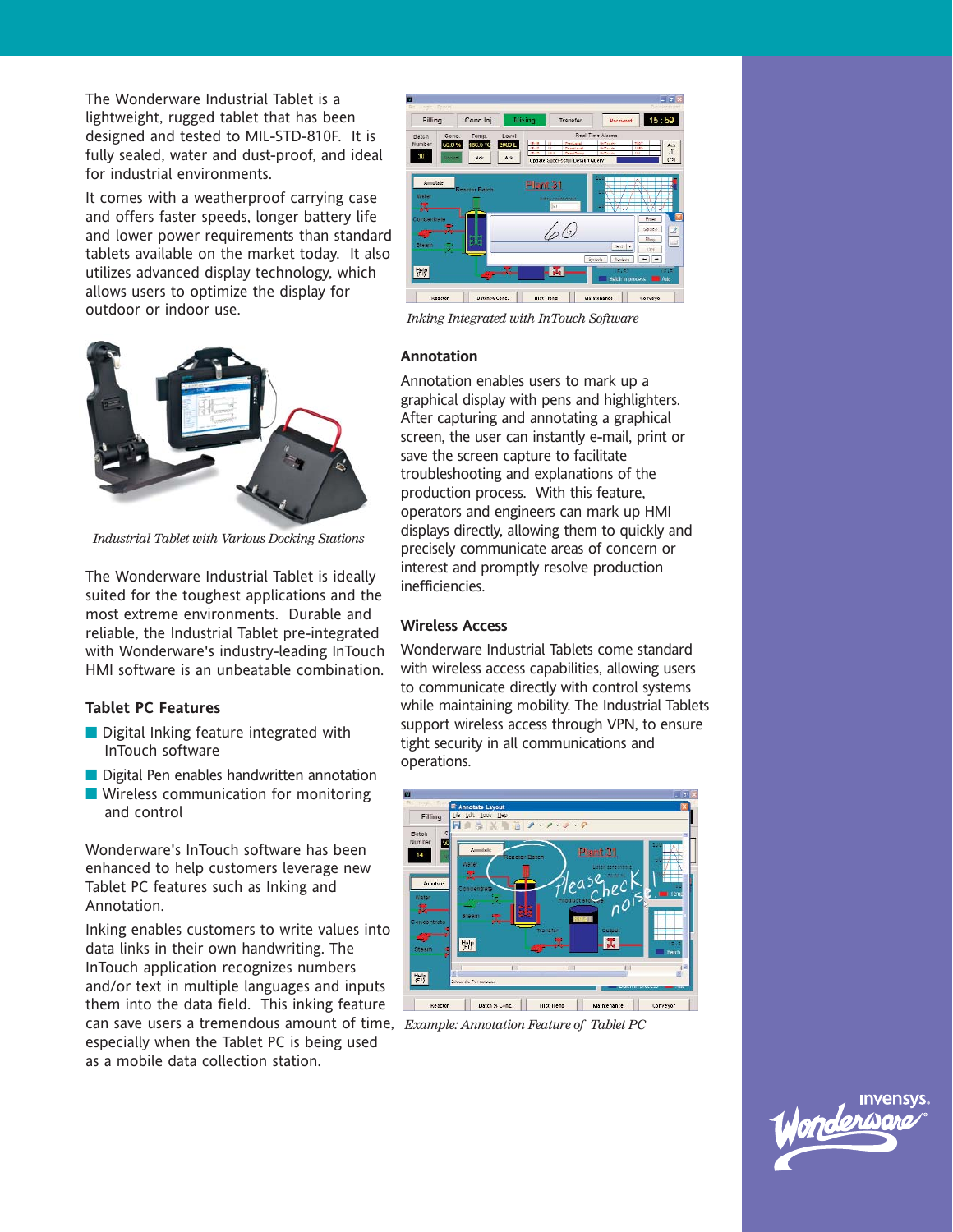

*Wonderware Touch Panel Computer*

## **WONDERWARE TOUCH PANEL COMPUTERS**

Wonderware Touch Panel Computers preinstalled with InTouch software give users the freedom and power to use a PC-based InTouch HMI in applications where economics previously dictated that they use closed, proprietary terminals.

Wonderware Touch Panel Computers are:

- **Powerful**
- **Cost-Effective**
- **Easy to Use**
- **Versatile and Flexible**

Hardware Specifications

- **Modular Interchangeable Displays with** Quick Change Mechanism
- XP Professional operating systems
- On board circuit for system diagnostic monitoring
- Stainless steel or Aluminum bezels



*Ports and Drives*

The Wonderware Touch Panel Computer has passed a plethora of worldwide certification tests. These computers are designed for harsh industrial environments, yet retain an open, modular structure for flexibility and versatility. Touch Panel Computers are available with a stainless steel or aluminum bezel.

To optimize performance, Wonderware Touch Panel Computers have been enhanced with up to 8 times more memory and 2-4 times more processing speed than comparable proprietary units on the market today. The Wonderware

Touch Panel Computer features a brilliant screen, excellent performance and outstanding flexibility. Plus, the seperate Display Bezel and PC Box design enables easy maintenance by allowing a quick connect and disconnect of the display from the computer.

Wonderware Touch Panel Computers go beyond what many users expect from an industrial PC. Each Touch Panel Computer includes an onboard circuit card to monitor circuit voltages and temperature.



*Detachable Display for Easy Replacement*

The InTouch software integrates with the Touch Panel Computer's system diagnostics, which monitor the system's reliability, set alarms, and can schedule preventive maintenance. In addition to the onboard system diagnostics, the computer's strong and rugged housing is designed to maximize effectiveness against electromagnetic interference.

### **Applications**

Original Equipment Manufacturers (OEMs) will find that the powerful Wonderware Touch Panel Computers offer their customers more features and functions than closed, proprietary terminals at a comparable price. The easy-to-use InTouch development environment means that OEMs will be able to quickly create applications for machine control and will have extensive troubleshooting tools to aid them in design, testing and startup scenarios.

Wonderware Touch Panel Computers also empower industrial personnel who already use InTouch software to banish the headaches and frustration associated with trying to integrate disparate machine-control and supervisory systems - because both systems can now run the same software. Replacing an existing equipment control system with a Wonderware Touch Panel Computer eliminates the need for training on different types of HMI software, software administration and management tools.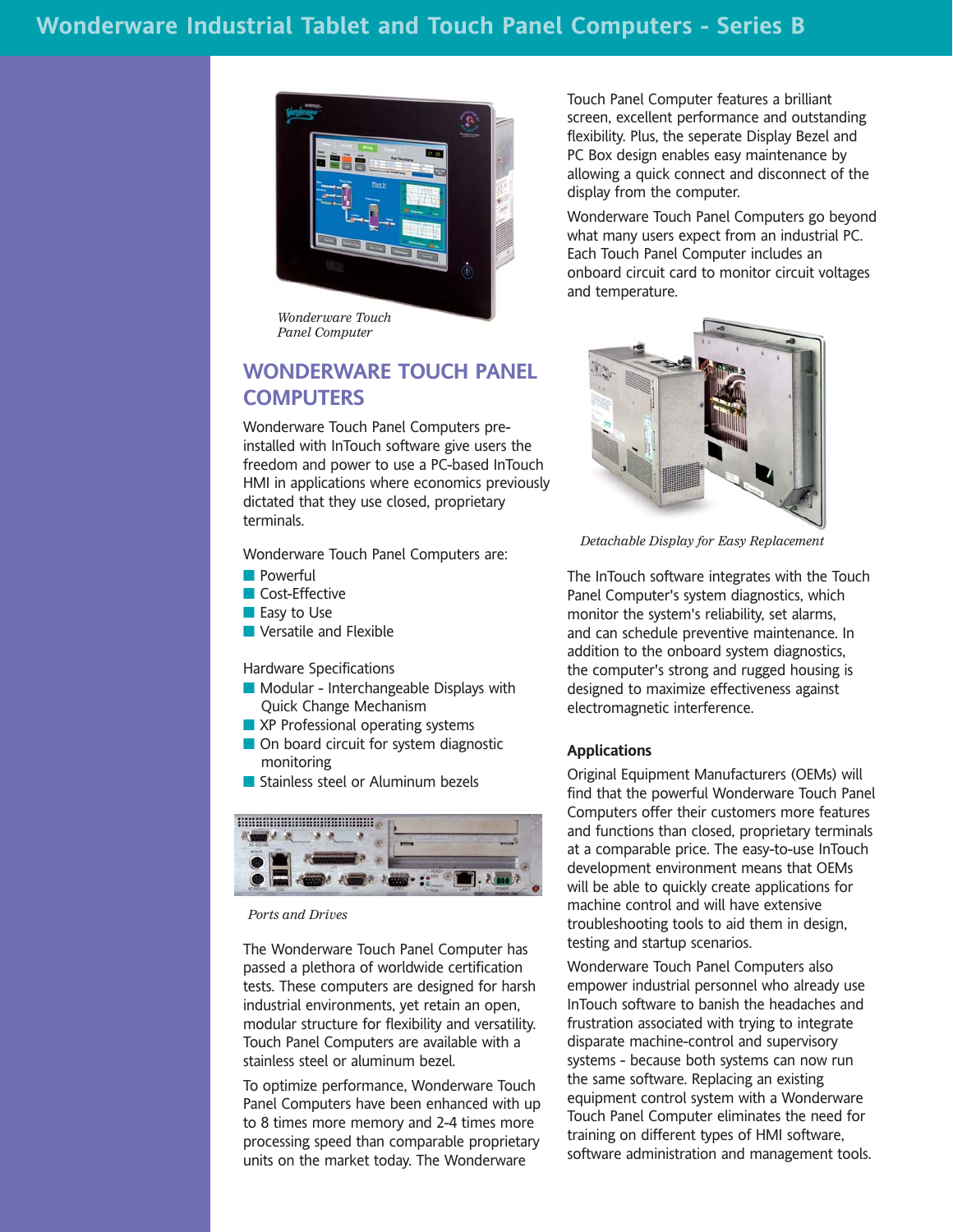### **ArchestrA Ready**

Wonderware Touch Panel Computers include the hardware capabilities to support an existing ArchestrA software architecture. In this case, the data within the Touch Panel Computer can seamlessly plug into applications that have been created with Invensys' ArchestrA technology. Invensys' ArchestrA industrial automation and information software architecture was designed from the outset to extend the life of legacy systems by leveraging the latest software technologies. Offerings built upon this architecture empower decision-makers to achieve their business objectives without abandoning prior investments in automation systems, production processes or intellectual property.

## **ONE DEVELOPMENT ENVIRONMENT**

Wonderware Industrial Tablets and Touch Panel Computers feature a comprehensive, featurerich InTouch application environment. This means that powerful applications based on InTouch software can be standardized and distributed throughout a facility, from operator control to supervisory control. One common InTouch development environment can be used to create applications that run on stand-alone and distributed operator stations, tablet computers and touch panel computers. Using one development environment can save engineers and operators valuable time and money because there is only one software system to learn and maintain, and the resulting applications can be used everywhere.

## **SIMPLIFIED ORDERING**

Because Wonderware pre-installs the InTouch software onto the hardware platform, it is extremely easy to order Wonderware Industrial Tablets and Touch Panel Computers. Every Wonderware system has been thoroughly tested for compatibility and performance prior to shipment, including appropriate hard disk sizes, memory requirements and operating systems. In fact, Wonderware has reduced the ordering process to a single part number. The systems are designed to work out of the box, saving valuable configuration and deployment time.

## **WORLDWIDE SUPPORT**

As Wonderware products, support for Industrial Tablets and Touch Panel Computers is offered through the award-winning Wonderware technical support organization. Both the hardware and software are supported by one organization.

As the world-leading HMI, InTouch software is used in more than 300,000 customer sites across the globe. Wonderware has offices throughout the world and thus offers local support on a global scale.

In every industry, InTouch software helps customers improve their processes and productivity, reduce engineering costs, increase production efficiency and lower their total cost of ownership.

By standardizing on one software vendor, costs are also minimized, while support is maximized. Throughout the world, technical support is available 24 hours a day, 7 days a week, 365 days a year.

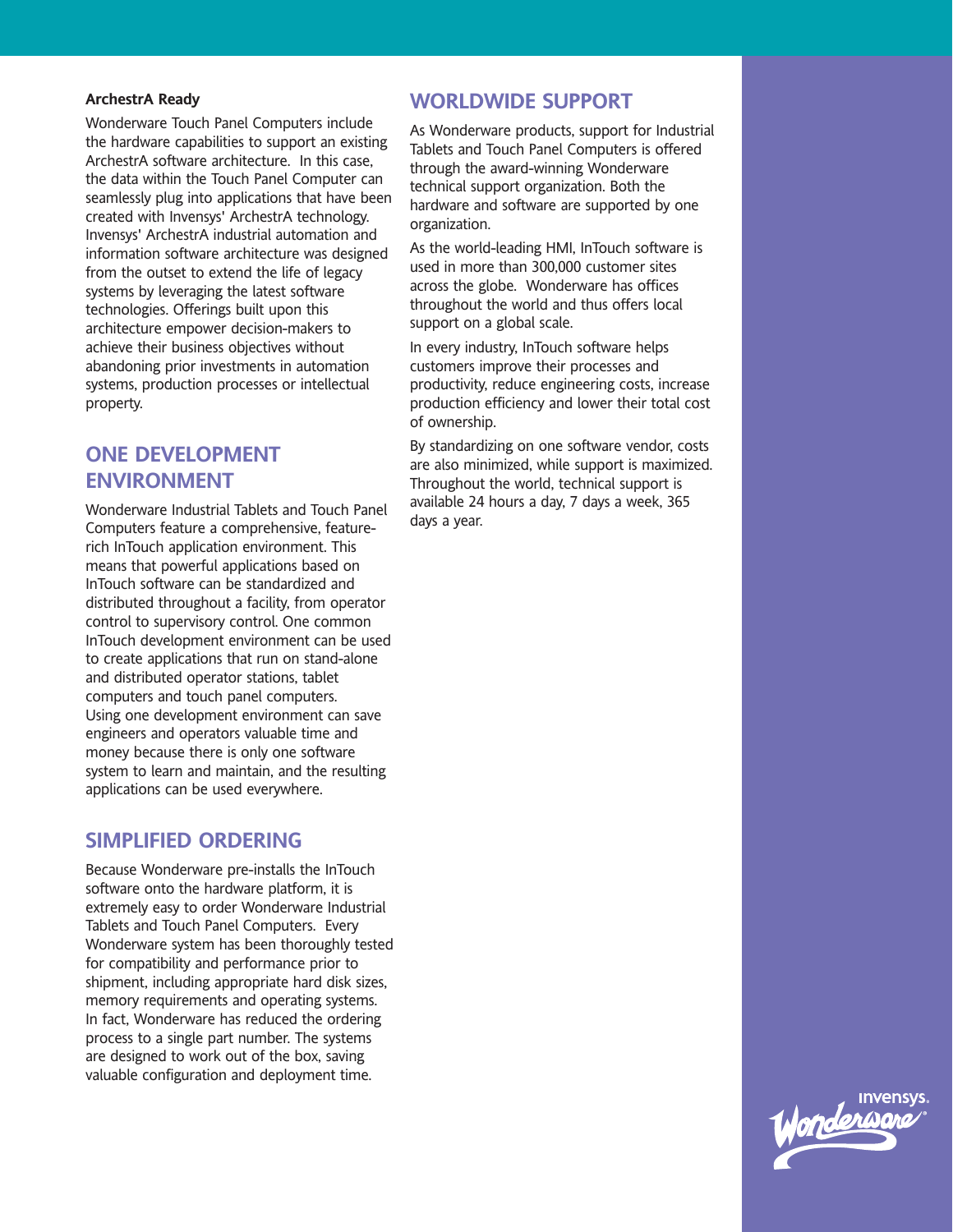### **WONDERWARE TOUCH PANEL COMPUTERS**



| <b>FEATURES</b>                      | 10.4"                                                                                                                                                       | 12.1"                    | 15"                                                                                                                                                   | 17"                  |  |  |  |  |  |  |
|--------------------------------------|-------------------------------------------------------------------------------------------------------------------------------------------------------------|--------------------------|-------------------------------------------------------------------------------------------------------------------------------------------------------|----------------------|--|--|--|--|--|--|
| <b>Display</b>                       |                                                                                                                                                             |                          |                                                                                                                                                       |                      |  |  |  |  |  |  |
| <b>Type</b>                          | TFT LCD 32 Bit Color Display, Resistive Touch Screen / Intel Extreme Graphics with 64MB shared video RAM                                                    |                          |                                                                                                                                                       |                      |  |  |  |  |  |  |
| Size/Resolution                      | 800×600                                                                                                                                                     | 800×600                  | 1024x768                                                                                                                                              | 1280x1024            |  |  |  |  |  |  |
| <b>Bezel Options</b>                 | <b>Black Aluminum or Stainless Steel</b>                                                                                                                    |                          |                                                                                                                                                       |                      |  |  |  |  |  |  |
| <b>PC Data</b>                       |                                                                                                                                                             |                          |                                                                                                                                                       |                      |  |  |  |  |  |  |
| <b>Pre-Installed Software</b>        | Wonderware InTouch HMI software 1K or 2K tags RT<br>(upgradeable to 3K or 60K tag RT) with I/O and DAServers<br>IAS Bootstrap, My-T-Touch onscreen keyboard |                          | Wonderware InTouch HMI software 2K tags RT<br>(upgradeable to 3K or 60K tag RT) with I/O and DAServers<br>IAS Bootstrap, My-T-Touch onscreen keyboard |                      |  |  |  |  |  |  |
| <b>Operating System</b>              | Microsoft Windows XP Professional                                                                                                                           |                          |                                                                                                                                                       |                      |  |  |  |  |  |  |
| Processor                            | Celeron M 600 MHz                                                                                                                                           |                          |                                                                                                                                                       | Pentium M 1.1 GHz    |  |  |  |  |  |  |
| <b>Memory</b>                        | 512 MB                                                                                                                                                      |                          |                                                                                                                                                       | 512 MB or 1 GB       |  |  |  |  |  |  |
| <b>Solid State Drive</b>             | Optional: 4 GB on XP Professional                                                                                                                           |                          |                                                                                                                                                       |                      |  |  |  |  |  |  |
| <b>Hard Disk Drive</b>               | 20 GB or 40 GB                                                                                                                                              |                          |                                                                                                                                                       |                      |  |  |  |  |  |  |
| <b>Network</b>                       | 2 Ethernet (10/100T)                                                                                                                                        |                          |                                                                                                                                                       |                      |  |  |  |  |  |  |
| <b>External Interfaces</b>           | 1 Compact Flash type II slot, 2 USB, 2 RS232, 1 RS 422/485, 1 LPT1, 2 PS/2<br>1 USB on front (Aluminum bezel only)                                          |                          |                                                                                                                                                       |                      |  |  |  |  |  |  |
| <b>Expansion Slots</b>               | 1 x 32 bit available PCI slot (half size)                                                                                                                   |                          |                                                                                                                                                       |                      |  |  |  |  |  |  |
| <b>System Diagnostics</b>            | Onboard Diagnostics Monitor: voltages and temperature / LED indicator on rear panel: 1x Power LED, 1 x HDD activity LED                                     |                          |                                                                                                                                                       |                      |  |  |  |  |  |  |
| <b>Overall Dimensions</b><br>(WxHxD) | 348 x 217 x 151.4 mm                                                                                                                                        | 380 x 312 x 156.6 mm     | 449.4 x 354 x 116.7 mm                                                                                                                                | 461 x 399 x 122.3 mm |  |  |  |  |  |  |
| <b>Electrical</b>                    |                                                                                                                                                             |                          |                                                                                                                                                       |                      |  |  |  |  |  |  |
| <b>Rated Input Voltage</b>           | Universal Power: AC: 100-240 VAC, 50-60Hz, external AC/DC power supply<br>DC: 24VDC (+20 to +28 VDC, 3.6 amp max)                                           |                          |                                                                                                                                                       |                      |  |  |  |  |  |  |
| <b>Environmental</b>                 |                                                                                                                                                             |                          |                                                                                                                                                       |                      |  |  |  |  |  |  |
| <b>Thermal Management</b>            |                                                                                                                                                             | Fanless, passive cooling |                                                                                                                                                       |                      |  |  |  |  |  |  |
| <b>Temperature</b>                   | Operating: 0 to +50°C (32°F to 122°F) / Storage: -25°C to +70°C (-13°F to 158°F)                                                                            |                          |                                                                                                                                                       |                      |  |  |  |  |  |  |
| <b>Operating Humidity</b>            | 5-95% non condensing                                                                                                                                        |                          |                                                                                                                                                       |                      |  |  |  |  |  |  |
| <b>Shock</b>                         | DIN EN 60068-2-6 / Operating: 15G, 11 ms duration / Storage: 50G, 11 ms duration, half-sinus                                                                |                          |                                                                                                                                                       |                      |  |  |  |  |  |  |
| <b>Vibration</b>                     | Operating: 10-500 Hz: 1G / 3 axis - Storage: 10-500 Hz: 2G / 3 axis                                                                                         |                          |                                                                                                                                                       |                      |  |  |  |  |  |  |
| Altitude                             | Operating: 10000 ft (3,048m) / Storage: 15000 ft (4,622m)                                                                                                   |                          |                                                                                                                                                       |                      |  |  |  |  |  |  |
| <b>Protection Class</b>              | IP65 (front side), NEMA 250 type 12 and 13                                                                                                                  |                          |                                                                                                                                                       |                      |  |  |  |  |  |  |
| <b>MTBF</b>                          | 40,000 hours (excluding backlight)                                                                                                                          |                          |                                                                                                                                                       |                      |  |  |  |  |  |  |
| <b>Certifications</b>                |                                                                                                                                                             |                          |                                                                                                                                                       |                      |  |  |  |  |  |  |
| <b>Safety Standards</b>              |                                                                                                                                                             |                          |                                                                                                                                                       |                      |  |  |  |  |  |  |
| <b>EUROPE</b>                        | CE                                                                                                                                                          |                          |                                                                                                                                                       |                      |  |  |  |  |  |  |
| U.S.A/Canada                         | UL/cUL                                                                                                                                                      |                          |                                                                                                                                                       |                      |  |  |  |  |  |  |
| <b>EMC Standards</b>                 |                                                                                                                                                             |                          |                                                                                                                                                       |                      |  |  |  |  |  |  |
| <b>EUROPE</b>                        | EN61000-6-2; EN55022/A (CISPR22)                                                                                                                            |                          |                                                                                                                                                       |                      |  |  |  |  |  |  |
| U.S.A./ Canada                       | FCC47 CFR PART 15: Class A level                                                                                                                            |                          |                                                                                                                                                       |                      |  |  |  |  |  |  |

\*Note: Specifications are subject to change.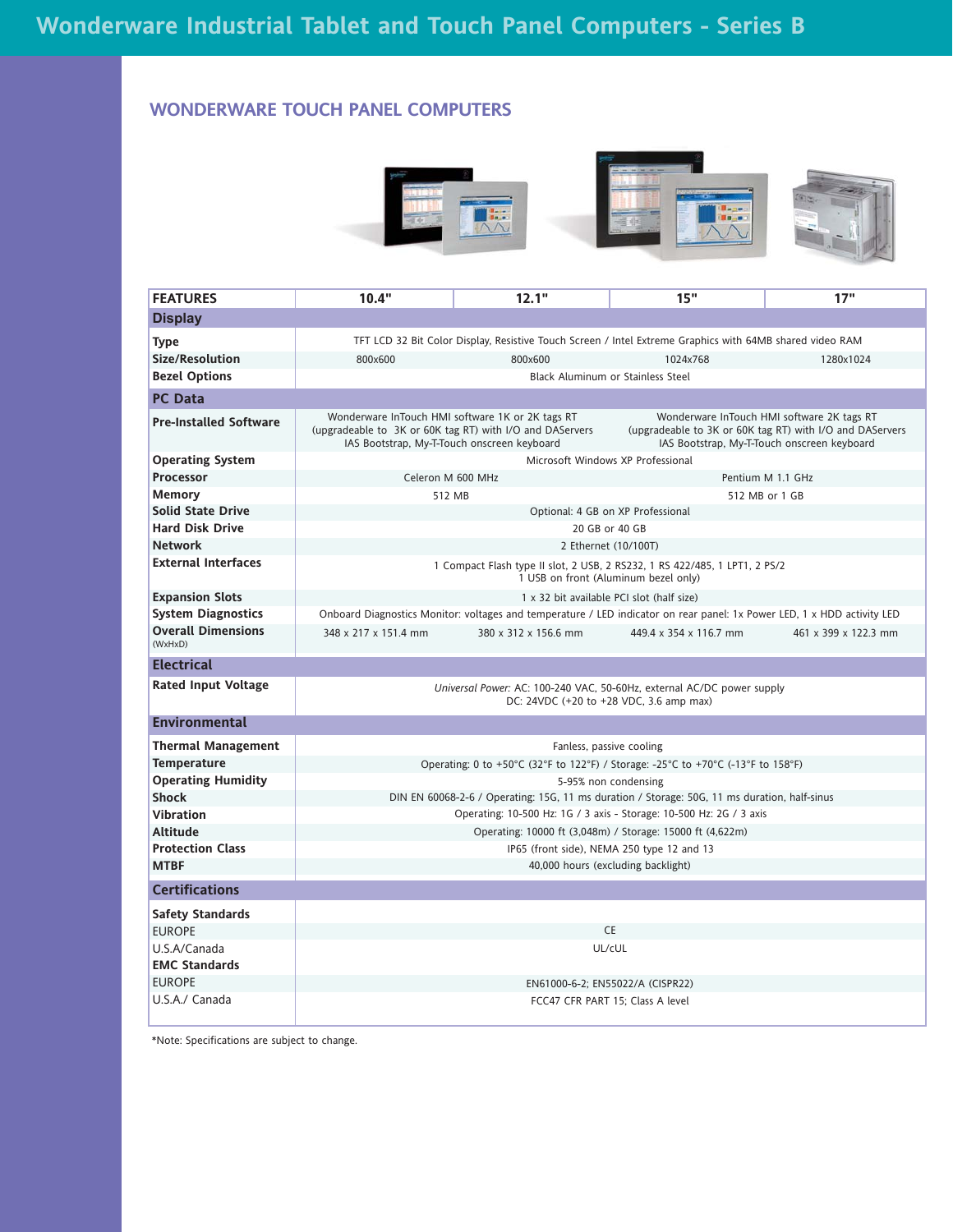### **WONDERWARE INDUSTRIAL TABLETS**



| <b>Display</b>                       |                                                                                                                                                              |  |  |  |  |  |
|--------------------------------------|--------------------------------------------------------------------------------------------------------------------------------------------------------------|--|--|--|--|--|
| <b>Type</b>                          | Active Matrix Display; Transmissive (indoor), All-Vis (indoor/outdoor), Hi-Vis (high resolution)                                                             |  |  |  |  |  |
| Size/Resolution                      | 10.4-inch SVGA active matrix color display, 800x600 or 1024x768                                                                                              |  |  |  |  |  |
| <b>Bezel Options</b>                 | <b>Black Aluminum Only</b>                                                                                                                                   |  |  |  |  |  |
| <b>PC</b> Data                       |                                                                                                                                                              |  |  |  |  |  |
| <b>Pre-Installed Software</b>        | 3000-tag Wonderware InTouch HMI software                                                                                                                     |  |  |  |  |  |
| <b>Operating System</b>              | Microsoft Windows XP Tablet PC Edition                                                                                                                       |  |  |  |  |  |
| <b>Processor</b>                     | 933 MHz Mobile Intel Pentium III Processor-M with Enhanced Intel Speedstep technology                                                                        |  |  |  |  |  |
| <b>Memory</b>                        | N/A                                                                                                                                                          |  |  |  |  |  |
| <b>Hard Disk Drive</b>               | 20 GB shock-mounted rotating hard disk                                                                                                                       |  |  |  |  |  |
| <b>Network</b>                       | 802.11 a/b/g Wireless Ethernet                                                                                                                               |  |  |  |  |  |
| <b>External Interfaces</b>           | 1 PCMCIA (type III), 1 USB, Docking Station                                                                                                                  |  |  |  |  |  |
| <b>Expansion Slots</b>               | Via Docking Station: Up to 3 serial ports (2 partial), 1 USB, 1 EPP parallel port, 1 SVGA video,<br>1 AC power connection, 1 keyboard, PS/2                  |  |  |  |  |  |
| <b>System Diagnostics</b>            | Battery status LEDs, HDD activity LED, External Power LED                                                                                                    |  |  |  |  |  |
| <b>Overall Dimensions</b><br>(WxHxD) | $270 \times 210 \times 40$ (mm)                                                                                                                              |  |  |  |  |  |
| <b>Electrical</b>                    |                                                                                                                                                              |  |  |  |  |  |
| Rated Input Voltage                  | Universal AC adapter: 110V-250V, 50-60 Hz<br>Memory-free "smart" Li-Ion battery technology<br>Hot-swappable batteries provide 40 nominal Watt hours of power |  |  |  |  |  |
| <b>Environmental</b>                 |                                                                                                                                                              |  |  |  |  |  |
| <b>Thermal Management</b>            | Fanless, passive cooling                                                                                                                                     |  |  |  |  |  |
| <b>Temperature</b>                   | Operating temperature: 0°C to 60°C (32°F to 140°F); (MIL-STD-810F, Method 501.4 & 502.4, Procedure II)                                                       |  |  |  |  |  |
| <b>Operating Humidity</b>            | 0 to 95% non-condensing humidity (MIL-STD-810F, Method 507.4)                                                                                                |  |  |  |  |  |
| <b>Shock</b>                         | MIL-STD-810F, Method 516.5, Procedure IV, Transit Drop Test, 4 ft.                                                                                           |  |  |  |  |  |
| Vibration                            | MIL-STD-810F, Method 514.5, Procedure I, Category 4 (Truck) & 24                                                                                             |  |  |  |  |  |
| <b>Protection Class</b>              | Rain (IEC529, IP67) / Dust (IEC529, IP67)                                                                                                                    |  |  |  |  |  |
| <b>Certifications</b>                |                                                                                                                                                              |  |  |  |  |  |
| <b>Safety Standards</b>              |                                                                                                                                                              |  |  |  |  |  |
| <b>EUROPE</b>                        | <b>CE</b>                                                                                                                                                    |  |  |  |  |  |
| U.S.A/Canada                         | UL/cUL                                                                                                                                                       |  |  |  |  |  |
| <b>Standards</b>                     |                                                                                                                                                              |  |  |  |  |  |
| <b>EUROPE</b>                        | EMC Directive 89/336/EEC                                                                                                                                     |  |  |  |  |  |
| U.S.A./ Canada                       | FCC Part 15 Class B. Canada ICES-003 Class B                                                                                                                 |  |  |  |  |  |
| Other                                | Japan VCCI, CISPR22 Class B; Australia/New Zealand ACA, AS/NZS 3548                                                                                          |  |  |  |  |  |

\*Note: Specifications are subject to change.